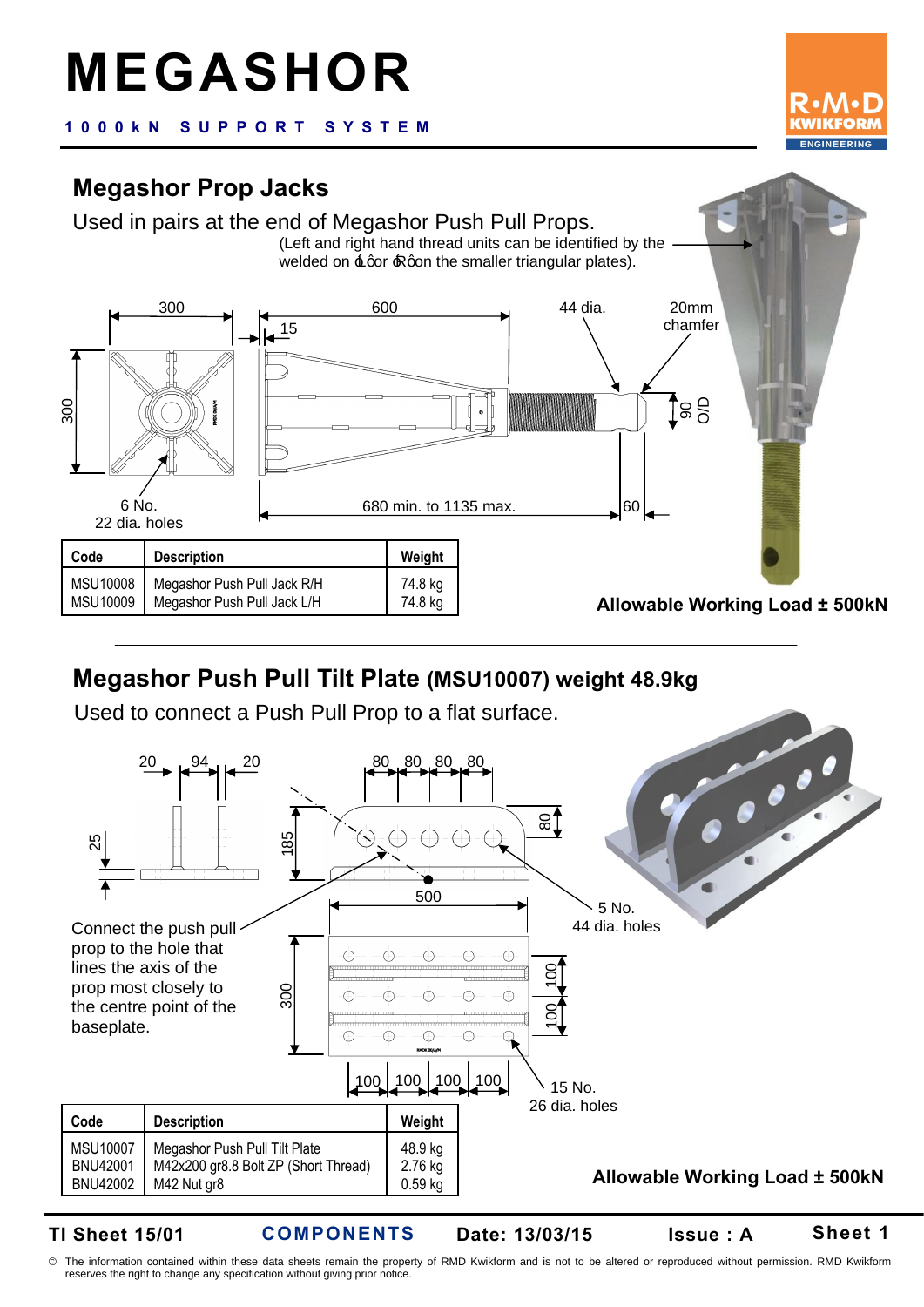**1 0 0 0 k N S U P P O R T S Y S T E M**

# **Megashor 90 Degree Corner (MSU10005) weight 68.8kg**

Used to connect Megashor Legs at right angles.





**TI Sheet 15/01** 

**COMPONENTS Date: 13/03/15 Issue : A**

**Sheet 2**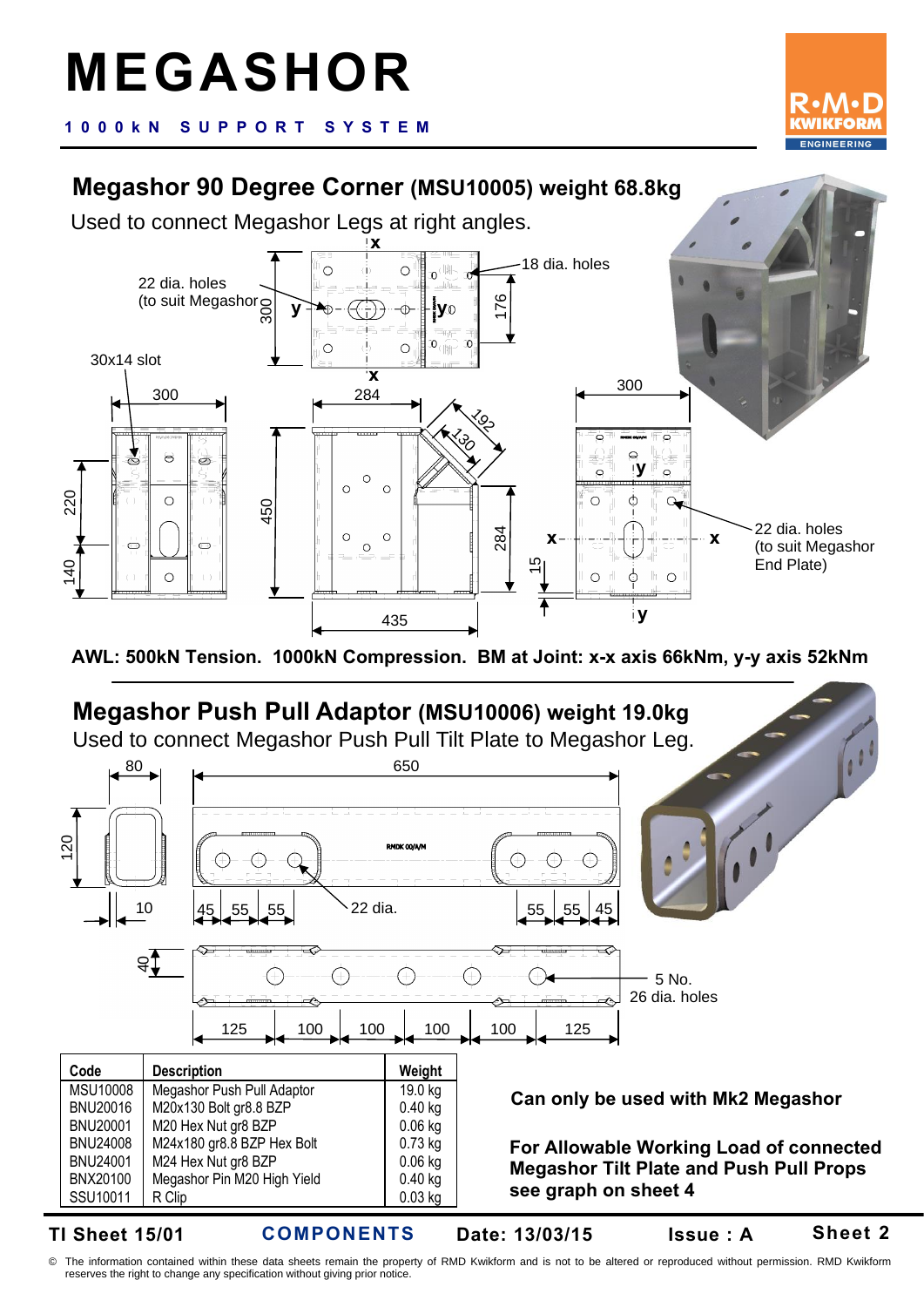

**1 0 0 0 k N S U P P O R T S Y S T E M**

#### **Modified Megashor Header Beam 950mm (MSX10009) weight 149 kg**



#### **Beam manufactured from 305 x 305 x 126 kg/m UBP (grade S275)**

(Note: Standard and modified Megashor Header Beams have the same item code therefore care should be taken when specifying this item to ensure the correct one is supplied).

### **Megashor Heavy Duty Tie Beam (MSU20004) weight 39.0 kg** 550 18 dia. holes



**TI Sheet 15/01** 

**COMPONENTS Date: 13/03/15 Issue : A**

**Sheet 3**